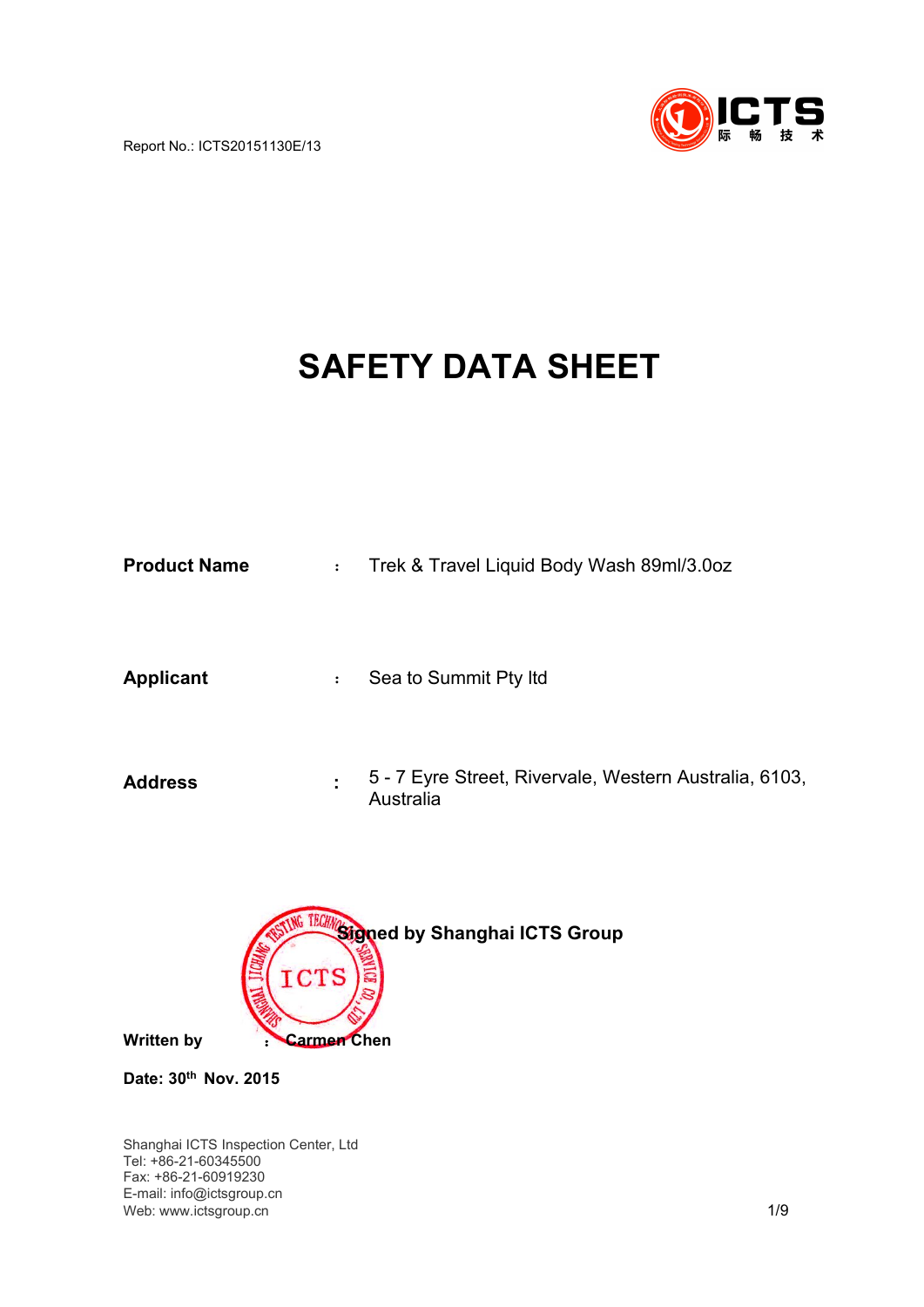

# **SAFETY DATA SHEET**

## **Section 1 – Chemical Product and Company Identification**

| <b>Product name:</b>             | Trek & Travel Liquid Body Wash 89ml/3.0oz                        |  |
|----------------------------------|------------------------------------------------------------------|--|
| <b>Formula reference:</b>        | 11.00.101.011                                                    |  |
| <b>Manufacturer:</b>             | Sea to Summit Pty Itd                                            |  |
| Address:                         | 5 - 7 Eyre Street, Rivervale, Western Australia, 6103, Australia |  |
| <b>Post Code:</b>                | 6103                                                             |  |
| Tel:                             | +61 8 9221 6617                                                  |  |
| Email:                           | enquiries@seatosummit.com.au                                     |  |
| Information in case of emergency |                                                                  |  |
| Contact:                         | Brendan Sando                                                    |  |
| Tel:                             | +61 8 9221 6617                                                  |  |
| Email:                           | enquiries@seatosummit.com.au                                     |  |

#### **Section 2 – Hazards Identification**

#### **Classification of the substance or mixture GHS Classification Regulation (EC) No 1272/2008 (CLP)**

Eye Irritation: Category 2B

#### **GHS Label elements:**

| <b>Hazard pictograms:</b>        | Not available.                                                                                                                                                                                                                                                                                                                                                                          |
|----------------------------------|-----------------------------------------------------------------------------------------------------------------------------------------------------------------------------------------------------------------------------------------------------------------------------------------------------------------------------------------------------------------------------------------|
| Signal word:                     | Warning                                                                                                                                                                                                                                                                                                                                                                                 |
| <b>Hazard statement:</b>         | Causes eye irritation                                                                                                                                                                                                                                                                                                                                                                   |
| <b>Precautionary statements:</b> | KEEP OUT OF REACH OF CHILDREN. Read label before use.<br>Wash hands thoroughly after handling.<br>IF IN EYES: Rinse cautiously with water for several minutes.<br>Remove contact lenses, if present and easy to do. Continue rinsing.<br>If eye irritation persists: Get medical attention.<br>IF SWALLOWED: Rinse mouth. Do NOT induce vomiting. Get<br>medical attention immediately. |
| <b>Other hazards:</b>            | No.                                                                                                                                                                                                                                                                                                                                                                                     |

Shanghai ICTS Inspection Center, Ltd Tel: [+86-21-60345500](Tel:021-51078336) Fax: +86-21-60919230 E-mail: info@ictsgroup.cn Web: [www.ictsgroup.cn](http://www.ictsgroup.com) 2/9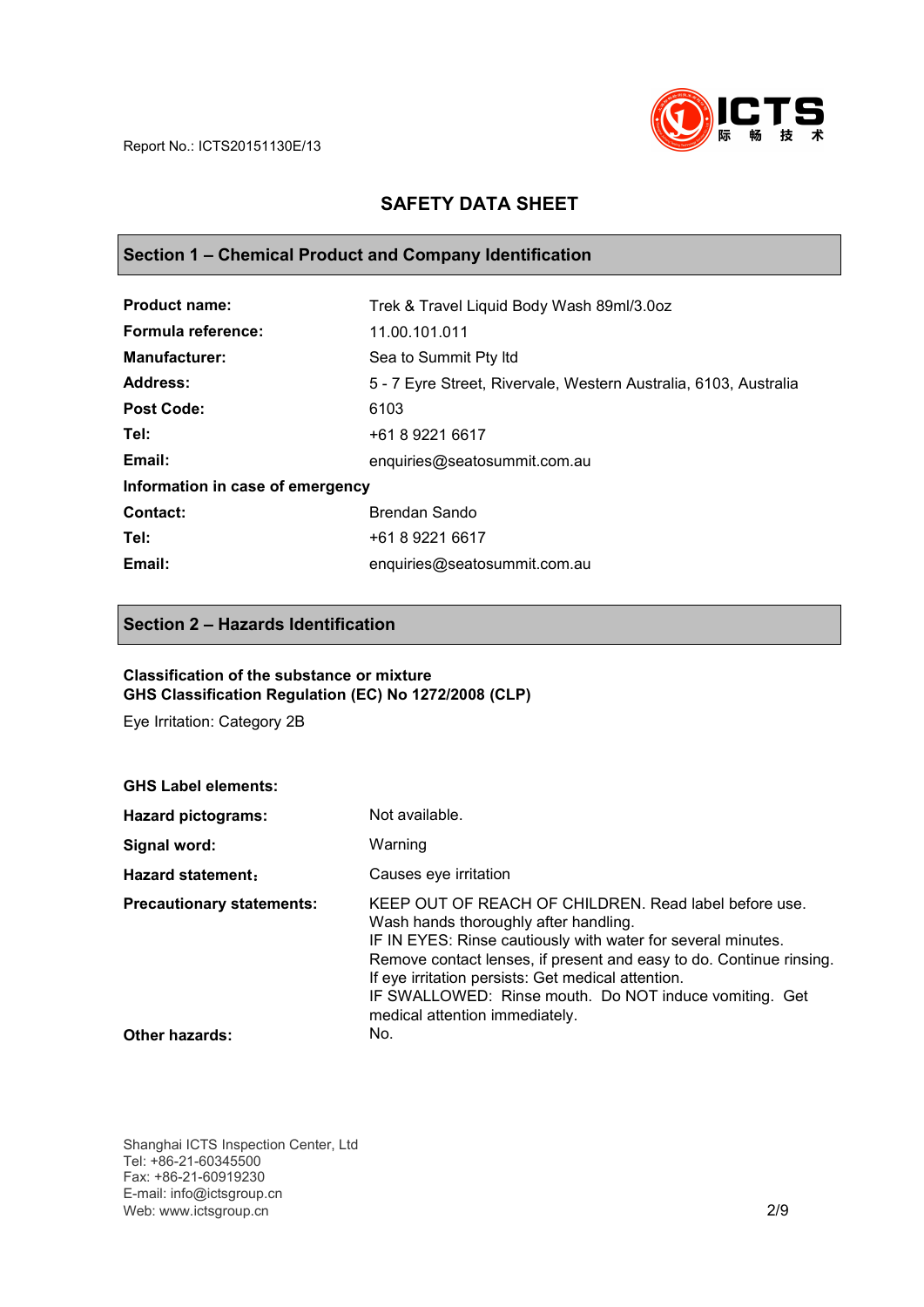

# **Section 3 – Composition/Information on Ingredient**

| <b>Chemical name (INCI names)</b>        | CAS No.       | <b>Concentration (%)</b> |
|------------------------------------------|---------------|--------------------------|
| Aqua                                     | 7732-18-5     | 79.96525                 |
| Sodium Laureth Sulfate                   | 68891-38-3    | 14.700                   |
| Cocamidopropyl Hydroxysultaine           | 68139-30-0    | 2.7000                   |
| Polyquaternium-7                         | 26590-05-6    | 0.8000                   |
| methylparaben                            | 99-76-3       | 0.0020                   |
| propylparaben                            | $94 - 13 - 3$ | 0.0004                   |
| PEG-7 Glyceryl Cocoate                   | 68201-46-7    | 0.8000                   |
| Fragrance                                |               | 0.4500                   |
| Methylisothiazolinone                    | 2682-20-4     | 0.0001875                |
| METHYLCHLOROISOTHIAZOLINON<br>Е          | 26172-55-4    | 0.0005625                |
| Trisodium Ethylenediamine<br>Disuccinate | 178949-82-1   | 0.1000                   |
| Sodium Chloride                          | 7647-14-5     | 0.1000                   |
| <b>Citric Acid</b>                       | 77-92-9       | 0.0800                   |
| CI 19140                                 | 1934-21-0     | 0.0012                   |
| CI 42090                                 | 3844-45-9     | 0.0003                   |
| CI 14700                                 | 4548-53-2     | 0.0001                   |
| Diazolidinyl Urea                        | 78491-02-8    | 0.3000                   |

## **Section 4 – First Aid Measures**

| <b>Skin contact:</b> | If spilt in large areas of skin, rinse immediately with water and<br>remove clothing. Wash skin thoroughly with soap and water.                                                           |
|----------------------|-------------------------------------------------------------------------------------------------------------------------------------------------------------------------------------------|
| Eyes contact:        | Rinse eyes immediately with plenty of water, occasionally lifting<br>upper and lower lids, until no evidence of product remains. Get<br>medical attention if pain or irritation persists. |
| Inhalation:          | If discomfort is experienced after prolonged exposure to vapors,<br>move person to fresh air. Get medical attention if irritation persists.                                               |
| Ingestion:           | Get medical attention immediately. Rinse mouth with water. Do NOT<br>induce vomiting. Drink glass of water to dilute product.                                                             |

Shanghai ICTS Inspection Center, Ltd Tel: [+86-21-60345500](Tel:021-51078336) Fax: +86-21-60919230 E-mail: info@ictsgroup.cn Web: [www.ictsgroup.cn](http://www.ictsgroup.com) 3/9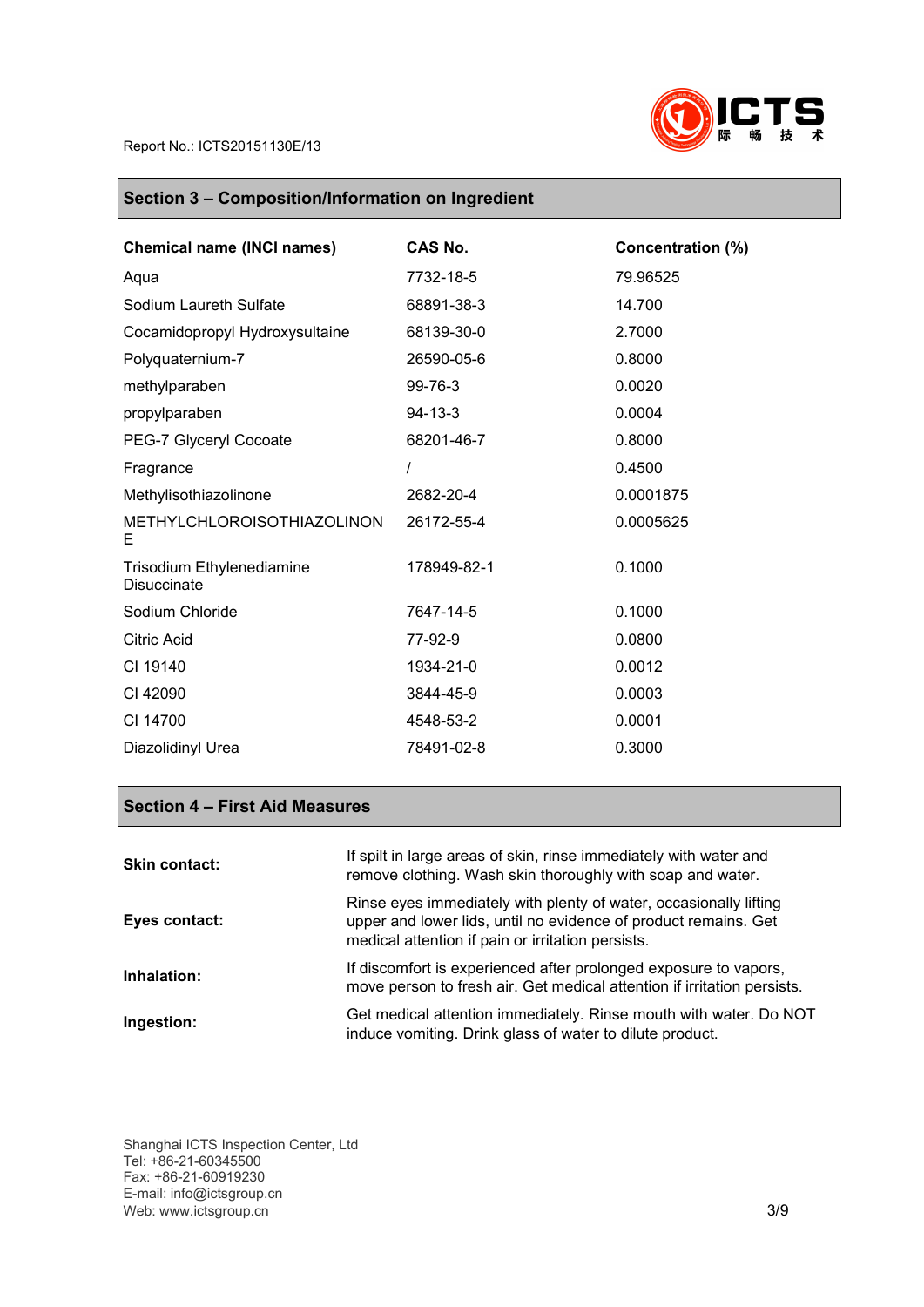

## **Section 5 – Fire Fighting Measures**

| <b>Flammable Properties:</b>                             | Not applicable.                                                                                                                                                                                                                   |
|----------------------------------------------------------|-----------------------------------------------------------------------------------------------------------------------------------------------------------------------------------------------------------------------------------|
| <b>Suitable Extinguishing</b><br>Media:                  | Dry chemical. Carbon dioxide (CO <sub>2</sub> ). Alcohol-resistant foam. Use<br>extinguishing measures that are appropriate to local circumstances<br>and the surrounding environment.                                            |
| Special hazards arising from<br>the chemical:            | Combustion products may include and are not limited to nitrogen<br>oxides, carbon monoxide, and carbon dioxide.                                                                                                                   |
| <b>Special protective</b><br>equipment for firefighters: | Firefighters should wear NIOSH approved self-contained breathing<br>apparatus and protective clothing. If safe to do so, remove<br>containers from path of fire. If involved in a fire, keep containers<br>cool with water spray. |

# **Section 6 - Accidental Release Measures**

| Personal precautions,<br>protective equipment and<br>emergency procedures: | Slippery when spilt. To avoid accidents, clean up immediately and<br>shut off source of leak, if safe to do so. Wear appropriate protective<br>equipment to prevent any contamination of eyes and personal<br>clothing. Provide sufficient ventilation.                                                                                                                               |
|----------------------------------------------------------------------------|---------------------------------------------------------------------------------------------------------------------------------------------------------------------------------------------------------------------------------------------------------------------------------------------------------------------------------------------------------------------------------------|
| <b>Environmental precautions:</b>                                          | Small or household quantities may be disposed in sewer or other<br>liquid waste system. For larger quantities check with your local<br>water treatment plant.                                                                                                                                                                                                                         |
| <b>Methods and materials for</b><br>containment and cleaning up:           | SMALL SPILLS: Contain and absorb with absorbent material and<br>place into containers for later disposal. Wash site of spillage<br>thoroughly with water. LARGE SPILLS: Dike far ahead of spill to<br>prevent further movement. Recover by pumping or by using a<br>suitable absorbent material and place into containers for later<br>disposal. Dispose in suitable waste container. |

| Section 7 – Handling and Storage |                                                                                                                                                                                              |  |
|----------------------------------|----------------------------------------------------------------------------------------------------------------------------------------------------------------------------------------------|--|
| Handling:                        | Do not get in eyes. Do not take internally. Use with adequate<br>ventilation.                                                                                                                |  |
| Storage:                         | Store in original containers in a cool dry area. Store away from<br>incompatible substances and excessive heat. Storage areas for<br>large quantities (warehouse) should be well ventilated. |  |

Shanghai ICTS Inspection Center, Ltd Tel: [+86-21-60345500](Tel:021-51078336) Fax: +86-21-60919230 E-mail: info@ictsgroup.cn Web: [www.ictsgroup.cn](http://www.ictsgroup.com) 4/9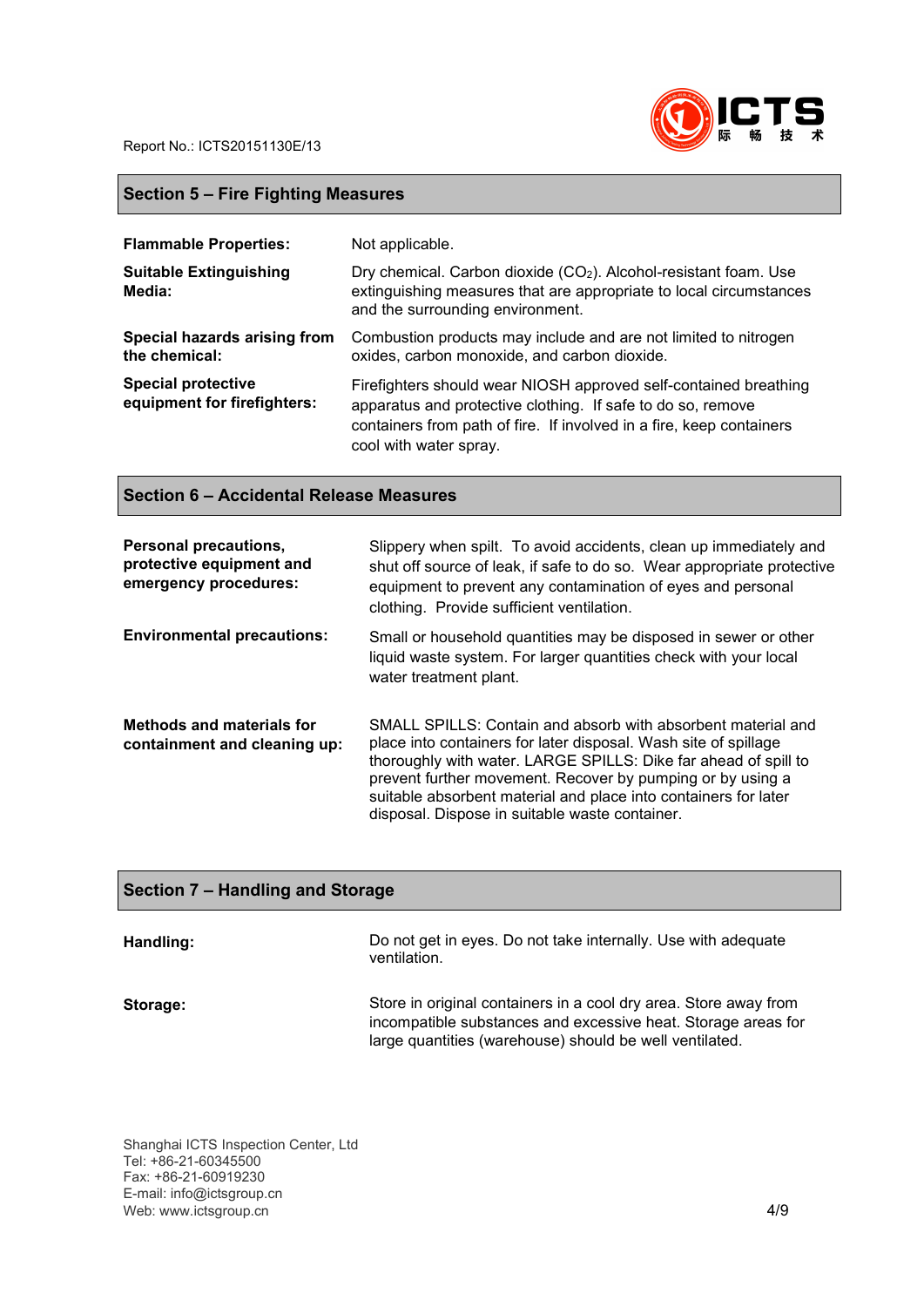

#### **Section 8 – Exposure Controls, Personal Protection**

This product is a personal care or cosmetic product. The use of this product by consumers is safe under normal and reasonable foreseen use. The information provided below refers to the occupational settings.

| <b>Maximum admissible concentration</b> | No data. |
|-----------------------------------------|----------|
|-----------------------------------------|----------|

| <b>Monitoring Method:</b>      | No data.                                                                                                                                                                                                                                           |
|--------------------------------|----------------------------------------------------------------------------------------------------------------------------------------------------------------------------------------------------------------------------------------------------|
| <b>Engineering Control:</b>    | Ensure adequate ventilation, especially in confined areas. Apply<br>technical measures to comply with the occupational exposure limits.<br>However it is the duty of the user to verify this and follow given<br>exposure limits at the workplace. |
| <b>Respiratory Protection:</b> | Wear self-inhalation filtertype dust respirator if the dust density<br>exceed in the air.                                                                                                                                                          |
| <b>Eyes Protection:</b>        | Wear chemical safety goggles or face shield.                                                                                                                                                                                                       |
| <b>Body Protection:</b>        | Wear impervious gloves resistance to solvents.                                                                                                                                                                                                     |
| <b>Hands Protection:</b>       | Wear impervious gloves resistance to solvents                                                                                                                                                                                                      |
| <b>Other Protections:</b>      | Always wash hands after handling chemical products, and before<br>smoking, eating, drinking, or using the toilet. Wash contaminated<br>clothing or protective equipment before storage and re-use.                                                 |

#### **Section 9 – Physical and Chemical Properties**

| Appearance                              |
|-----------------------------------------|
| Odor                                    |
| <b>Odor threshold</b>                   |
| рH                                      |
| <b>Melting point</b>                    |
| freezing point                          |
| Initial boiling point and boiling range |
| <b>Flash point</b>                      |
| <b>Evaporation rate</b>                 |
| <b>Flammability</b>                     |
| Upper explosive limit %(V/V):           |
| Lower explosive limit %(V/V):           |
| Vapor pressure:                         |
| Relative Vapor density(Air=1):          |
| Relative density (Water=1):             |
| Solubility(ies):                        |

Shanghai ICTS Inspection Center, Ltd Tel: [+86-21-60345500](Tel:021-51078336) Fax: +86-21-60919230 E-mail: info@ictsgroup.cn Web: [www.ictsgroup.cn](http://www.ictsgroup.com) 5/9

As photo. Not available. **Not available.** Not available. **Not available. Not available. Not available. Not available. Evaporation rate** Not available. Not available. **Not available. Not available. Not available. Not available. Not available.** Not available.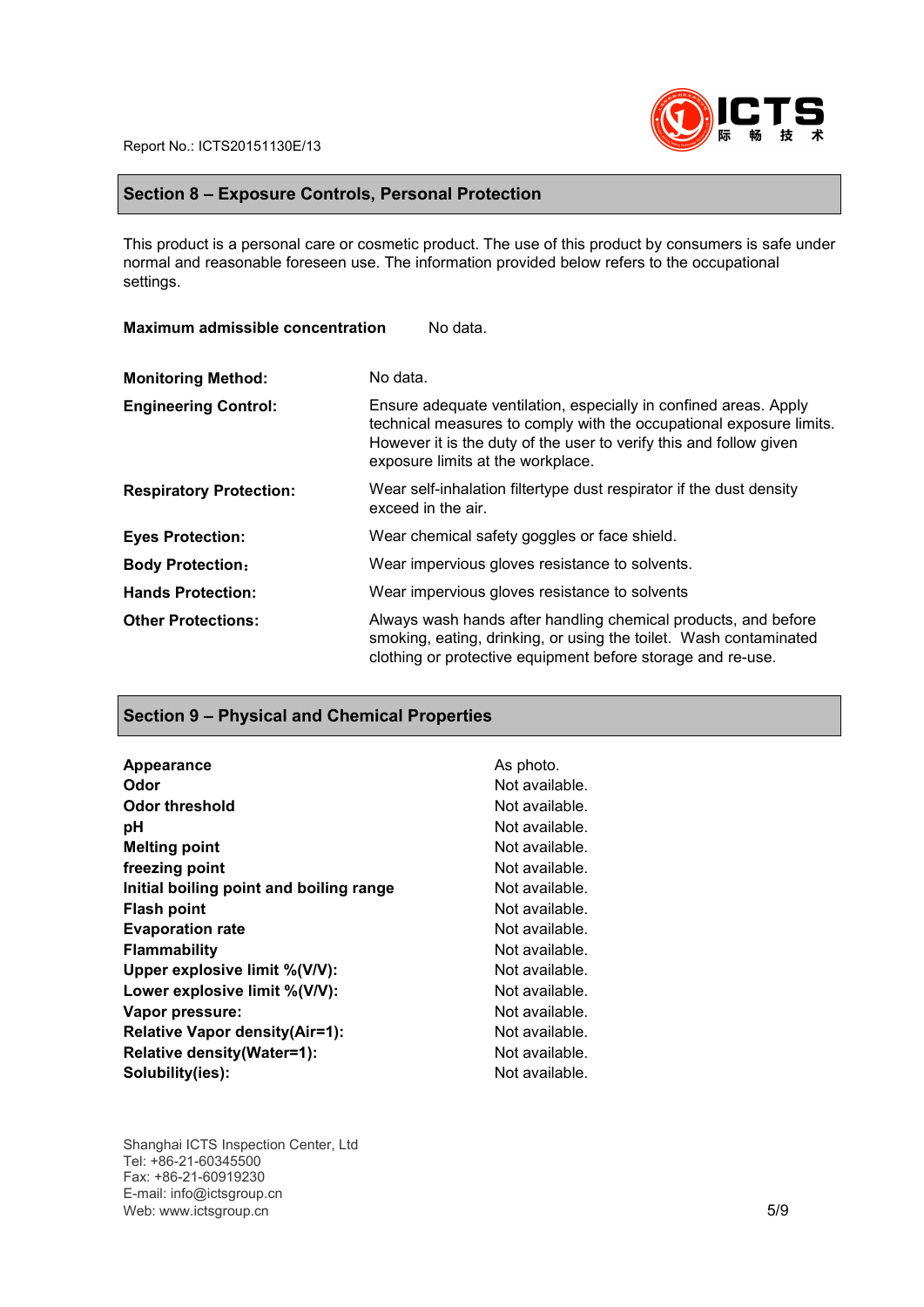

Report No.: ICTS20151130E/13 **Partition coefficient: n-octanol/water:** Not available. Auto-ignition *temperature*: Not available. **Decomposition temperature:** Not available. **Viscosity:** Not available. **Volatile organic compounds(VOC)** Not available.

## **Section 10 – Stability and Reactivity**

| Stability:                                         | Stable under normal temperature and pressure.                     |
|----------------------------------------------------|-------------------------------------------------------------------|
| <b>Distribution of Ban:</b>                        | Strong oxidizing agents.                                          |
| <b>Conditions to Avoid:</b>                        | Keep away from open flames, hot surfaces and sources of ignition. |
| <b>Hazardous Polymerization:</b>                   | Will not occur.                                                   |
| <b>Hazardous Decomposition</b><br><b>Products:</b> | Not available.                                                    |

# **Section 11 – Toxicological Information**

| <b>Acute Toxicity:</b>                 | No data.                                                                                                                                                            |  |
|----------------------------------------|---------------------------------------------------------------------------------------------------------------------------------------------------------------------|--|
| <b>Sub-acute and Chronic Toxicity:</b> | No known significant effects or critical hazards.                                                                                                                   |  |
| Irritation:                            | No known significant effects or critical hazards.                                                                                                                   |  |
| Sensitization:                         | No known significant effects or critical hazards.                                                                                                                   |  |
| <b>Mutagenicity:</b>                   | No known significant effects or critical hazards.                                                                                                                   |  |
| Carcinogenicity:                       | IARC: No component of this product present at levels greater<br>than or equal to 0.1% is identified as probable, possible or<br>confirmed human carcinogen by IARC. |  |
| Others:                                | No data.                                                                                                                                                            |  |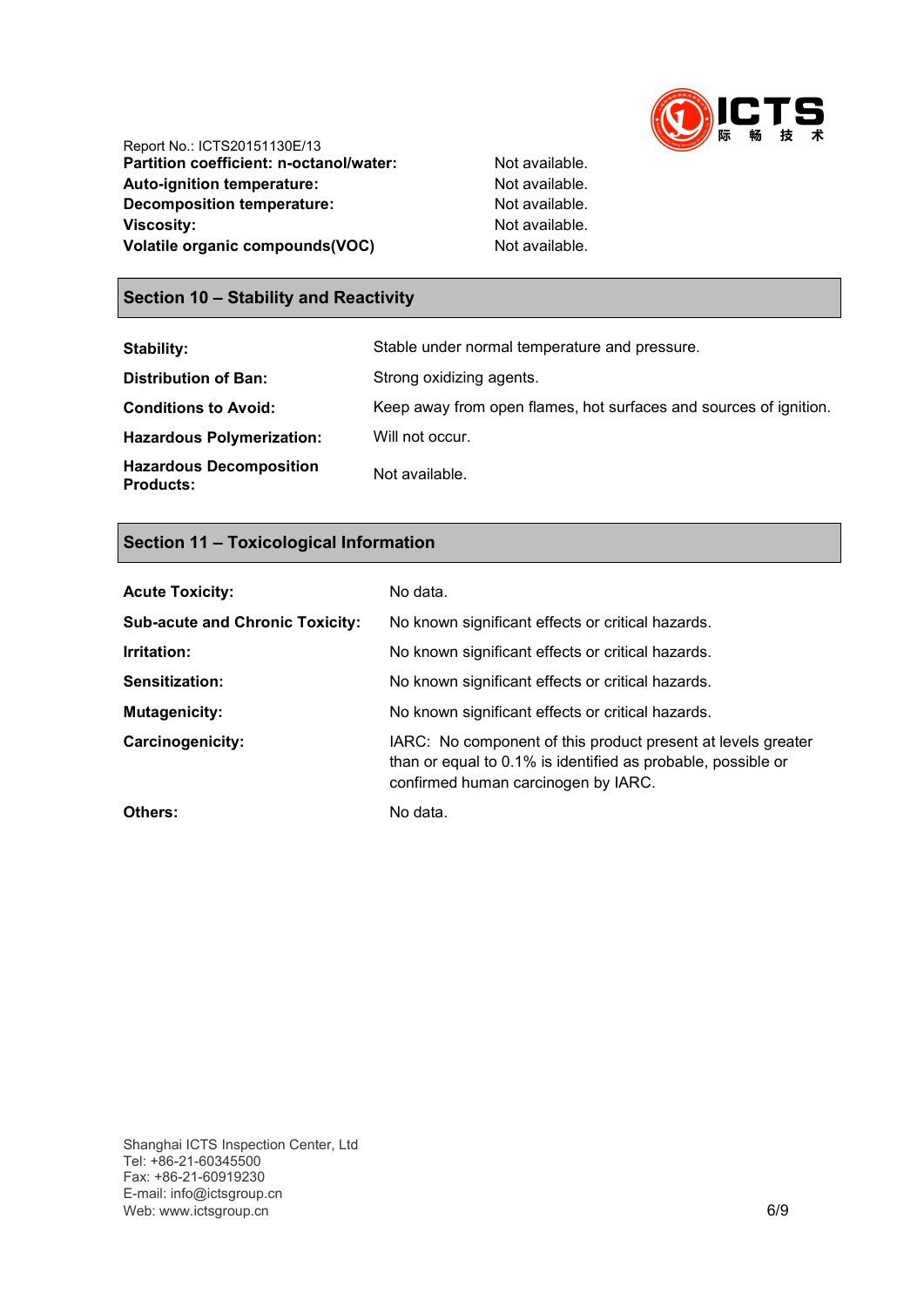

# **Section 12 - Ecological Information**

| <b>Ecotoxicity:</b>                                    | No data.                                          |
|--------------------------------------------------------|---------------------------------------------------|
| Biodegradable:                                         | No known significant effects or critical hazards. |
| Non-biodegradable:                                     | No known significant effects or critical hazards. |
| <b>Bioconcentration or biological</b><br>accumulation: | No known significant effects or critical hazards. |
| <b>Other harmful effects:</b>                          | No.                                               |

# **Section 13 - Disposal Considerations**

| Waste treatment methods | Dispose of in compliance with the laws and regulations pertaining<br>to this product in your jurisdiction.                                                                                                                    |
|-------------------------|-------------------------------------------------------------------------------------------------------------------------------------------------------------------------------------------------------------------------------|
| Disposal notice:        | Empty containers should be taken for local recycling, recovery or<br>waste disposal. Oil soaked materials may spontaneously combust.<br>Place soaked materials in a sealed, water filled, metal container to<br>prevent this. |

# **Section 14 – Transport Information**

| UN Number:<br>ADR, IMDG, IATA                  | Not regulated as dangerous goods. |
|------------------------------------------------|-----------------------------------|
| UN proper shipping name:<br>ADR, IMDG, IATA    | Not regulated as dangerous goods. |
| Transport hazard class(es):<br>ADR, IMDG, IATA | Not regulated as dangerous goods. |
| Packing group:<br>ADR, IMDG, IATA              | Not regulated as dangerous goods. |
| <b>Environmental hazards:</b>                  | No.                               |
| Special precautions for user:                  | No information available.         |

Shanghai ICTS Inspection Center, Ltd Tel: [+86-21-60345500](Tel:021-51078336) Fax: +86-21-60919230 E-mail: info@ictsgroup.cn Web: [www.ictsgroup.cn](http://www.ictsgroup.com) 7/9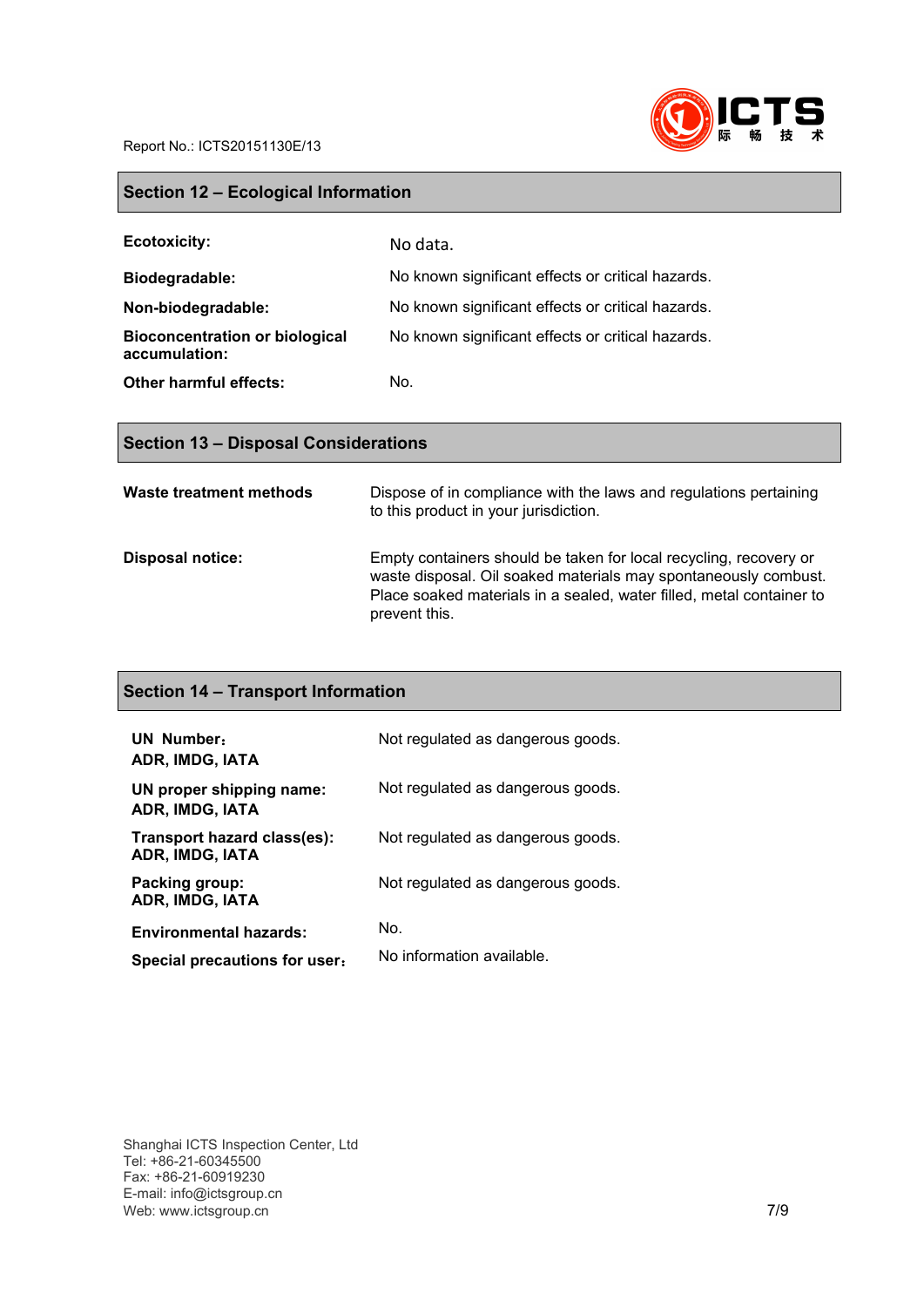

#### **Section 15 – Regulatory Information**

#### **Safety, health and environmental regulations/legislation specific for the substance or mixture**

- **USA FDA** This product's label design and content follows the cosmetic labeling requirements of the Food and Drug Administration.
	- **EPA** SARA Title III Sections 302/304, 311/312, and 313 chemical listings: None or none present In regulated quantities. CAA Section 112 listings (TQ): None CERLCA Reportable Quantity (RQ): None
- **Canada** All chemical components of this product are listed on DSL, NDSL, ICL or exempt.
- **Europe EU Classification:** Non-hazardous **EU Risk Phrases:** None **EU Safety Phrases:** S2 – Keep out of reach of children. S25 – Avoid contact with eyes.

#### **Section 16 – Additional Information**

#### SDS Creation Date: 30<sup>th</sup> Nov. 2015

This SDS was prepared sincerely on the basis of the information we could obtained, however, any warranty shall not be given regarding the data contained and the assessment of hazards and toxicity. Prior to use, please investigate not only the hazards and toxicity information but also the laws and regulations of the organization, area and country where the products are to be used, which shall be given the first priority. Products are supposed to be used promptly after purchase in consideration of safety. Some new information or amendments may be added afterwards. If the products are to be used far behind the expected time of use or you have any questions, please feel free to contact us. The stated cautions are fornormal handling only. In case of special handling, sufficient care should be taken, in addition to the safety measures suitable for the situation. All chemical products should be treated with the recognition of "having unknown hazards and toxicity", which differ greatly depending on the conditions and handling when in use and/or the conditions and duration of storage. The products must be handled only by those who are familiar with specialized knowledge and have experience or under the guidance of those specialists throughout use from opening to storage and disposal. Safe usage conditions shall be set up on each user's own responsibility.

Shanghai ICTS Inspection Center, Ltd Tel: [+86-21-60345500](Tel:021-51078336) Fax: +86-21-60919230 E-mail: info@ictsgroup.cn Web: [www.ictsgroup.cn](http://www.ictsgroup.com) 8/9